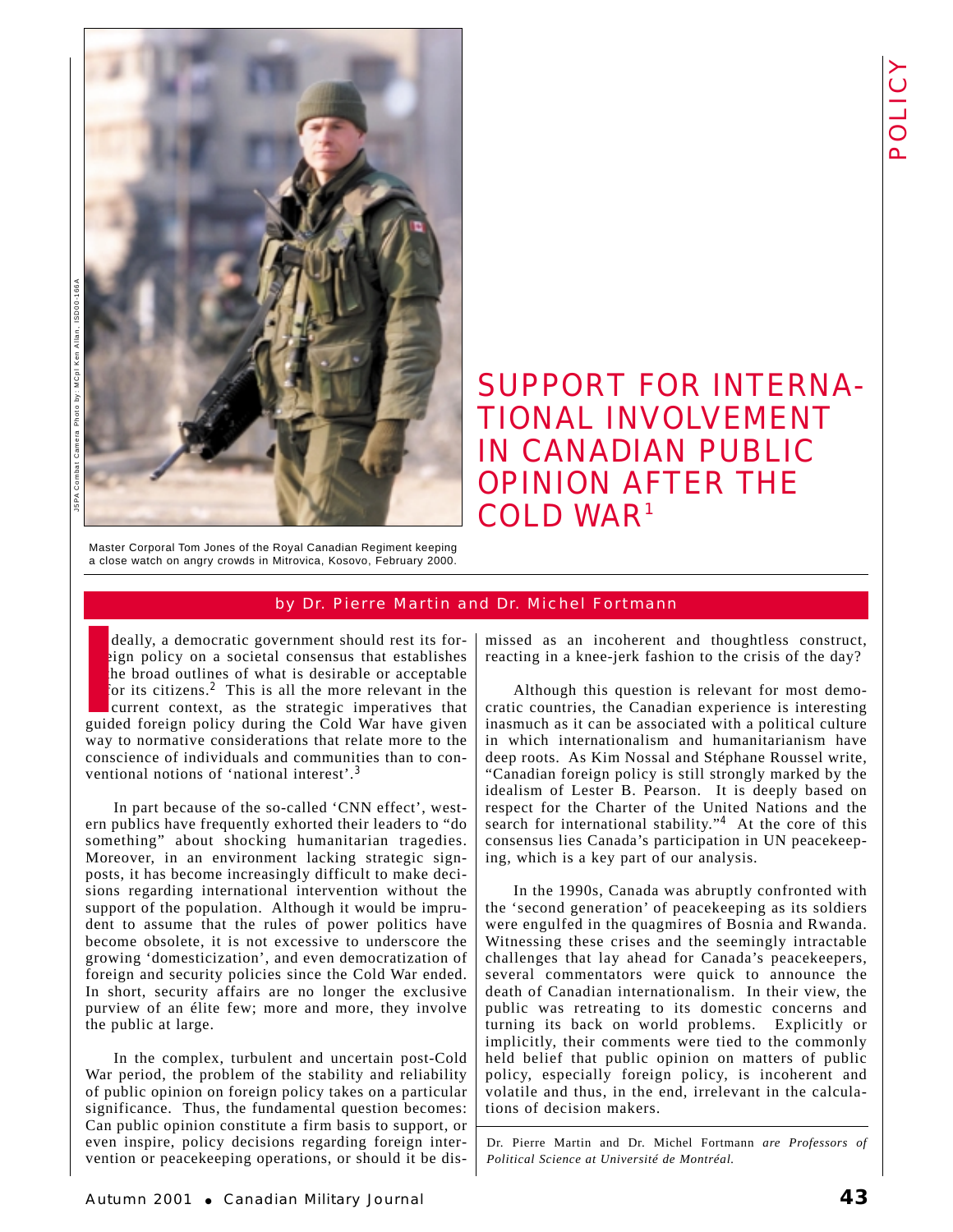Are these perceptions well founded? Is Canadian internationalism really falling apart? Is public opinion on foreign policy as brittle, timid, incoherent and volatile as some observers and members of the security



Canadian soldiers serving with UNPROFOR in Bosnia give a hand to refugees fleeing the fighting in 1994.

policy community like to portray? We address these questions by examining recent trends in Canadian public opinion. We find that, contrary to the common wisdom, there is little reason to point to public opinion as the source of a weakening of Canada's commitment to internationalism.

We question the notion that the Canadian public is incapable of supporting constructive internationalism. First, we present the foundations of internationalism in Canadian public opinion. The next three sections present and analyze the evidence that leads us to conclude that public opinion is not the obstacle to an internationalist policy that many seem to believe. Neither should it be the scapegoat on which to pin the blame for the shortcomings of Canada's foreign policy. Rather, we argue that the public must and can be treated as a full partner in the making and implementing of a constructive internationalist policy.

#### **PUBLIC OPINION AND INTERNATIONALISM: A MOVING TARGET**

In recent discussions of Canada's foreign policy, it is<br>common to hear that Canadians are less and less inclined to support international involvement.<sup>5</sup> In this article, we take some distance from those who proclaim the end of internationalism. More specifically, our purpose is to examine where public opinion has stood in the last few years in relation to Canada's role in international affairs.

What does internationalism represent for the public, and how can this be studied systematically? To answer this question, we borrow the notion of dominant ideas from Kim Nossal. For Nossal, any political culture is characterized by ideologies, or "more or less systematic ways of thinking, both normatively and empirically,

about social, economic and political relationships among humans in society."<sup>6</sup> A political culture, however, can also be structured around dominant ideas, which we interpret as explicit or implicit. These are generally coherent sets of principles and assumptions that tend to structure the opinions of individuals in a given area of policy activity. From this vantage point, the analysis of public opinion can be based upon the assumption that a large number of individuals in a society — perhaps even a solid majority — share a set of 'dominant ideas', and that these ideas are likely to shape their views and influence the way they perceive governmental actions in a given policy area.

This position is also related to the more specific debate over the place of public opinion in the conduct of foreign policy, which is centered on the so-called Almond-Lippmann consensus. In this debate, the conventional view, inspired by the writings of journalist Walter Lippmann and political scientist Gabriel Almond in the 1920s and 1950s, holds that public opinion on foreign

policy issues is highly volatile, incoherent and thus essentially irrelevant.<sup>7</sup> More recently, however, a significant body of research has questioned the validity of the Almond-Lippmann consensus, noting that public opinion on foreign policy tends to be more stable, coherent and relevant than many assume.<sup>8</sup> This does not mean that the public is perfectly informed about international events or that the opinion of each individual citizen always changes in the same rational way in response to the same events. What it does mean, however, is that the public as a whole tends to hold relatively stable opinions, and that these opinions can change in a reasonable and predictable fashion in response to real changes in the circumstances of foreign policy.<sup>9</sup> One of the bases for the stability of opinion on foreign affairs is the fact that it tends to be founded  $-$  explicitly or implicitly  $-$  on a set of core values that allow most individuals to form reasonably coherent, albeit summary opinions about complex issues, even if they know remarkably little about the details of those issues.

In short, even if every citizen is not an expert in international affairs, public opinion generally evolves in reasonable ways. Thus we can infer interesting lessons from a careful observation of its movements.

According to Nossal, the dominant ideas that underlie internationalism in Canada are articulated around a series of interrelated assumptions, which can be summarized as: the world is interdependent; Canada cannot avoid engagement; Canada has to play a part in helping manage conflicts and tackle global issues; multilateralism is preferable to unilateralism to maximize Canada's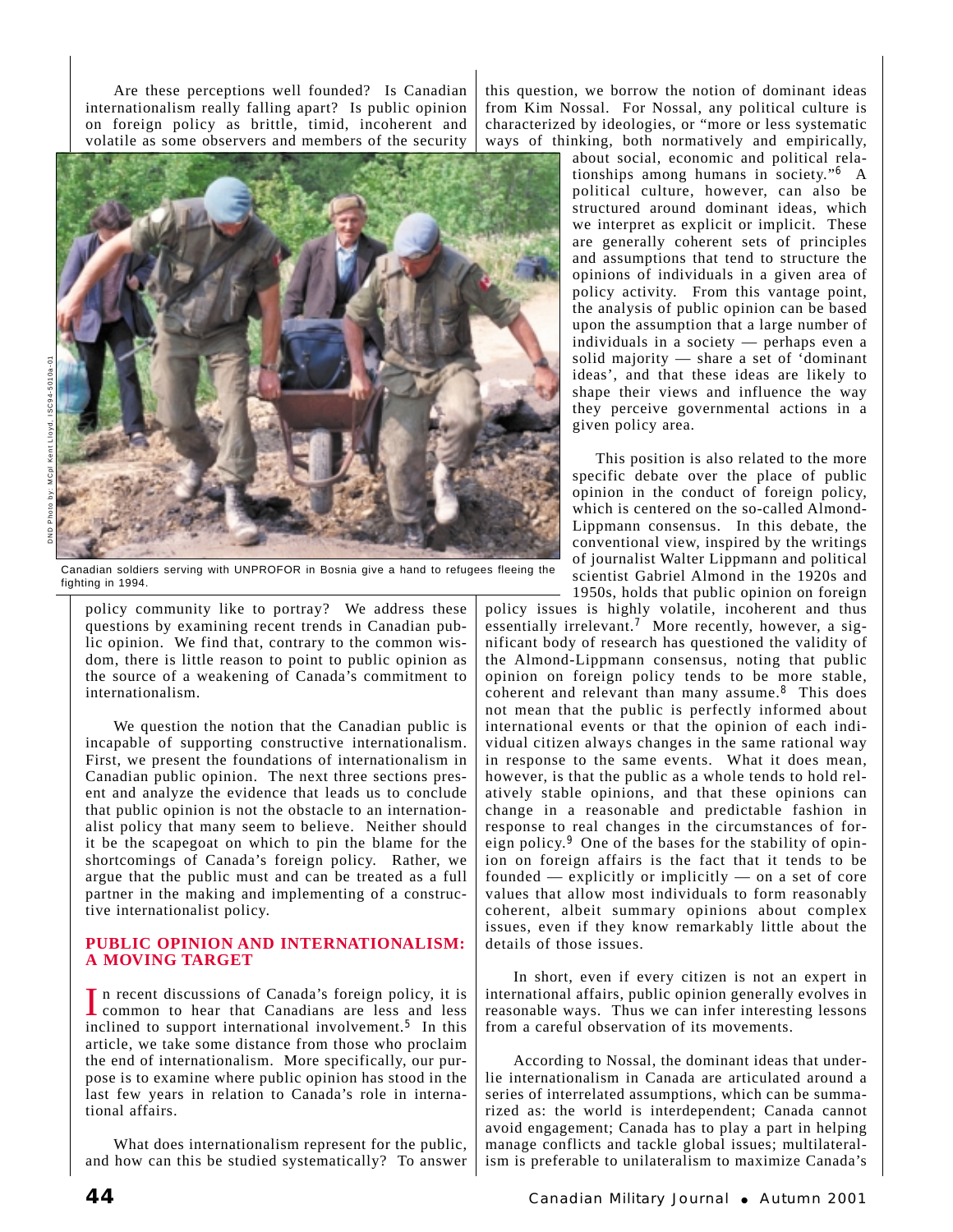influence and serve its interests; and all the above are predicated on some degree of willingness to expend resources for the cause of world peace.<sup>10</sup> This view of internationalism raises the next question mentioned at the outset: How do we observe the presence of these ideas and, more importantly, how can we assess their evolution in public opinion over time? To this end, we adopt the method proposed by Benjamin Page and Robert Shapiro in their study of US public opinion on foreign policy and other policy issues. This exercise is, of course, constrained by the relative paucity of survey items on foreign-policy issues that are routinely repeated over long periods of time.

#### **INTERNATIONALISM AND CANADIAN OPINION IN THE 1990s**

Although there is a fair amount of evidence that Canada's international involvement was widely supported by the public during the Cold War, consistent measures of this support are few and far between. At the most basic level, a good measure of internationalism in the general public would be whether the public purports to show any interest in international affairs. As Figure 1 shows, this measure suggests that there has been relatively little variation in the level of attention given to international affairs by the general public. Indeed, the level of interest has remained consistently high throughout this period. However, the question of whether this sustained interest can be directly related to a solid support for Canadian involvement in world affairs can only be answered tentatively.

A comprehensive poll conducted in April 1998 suggests not only that Canadians care deeply about international events,  $11$  but also that they still want their country to exercise more power and influence in order to make the world a better place. Fifty-five percent of the respondents in that survey felt proud of Canada's role in the world and 64 percent said they felt prouder than they did a decade ago, although the majority claim that the government has done a poor job in explaining its policies to the public.<sup>12</sup>

Remarkably, one of the reasons why Canadians remain interested in world events may be that many believe the planet has become more dangerous in recent years.<sup>13</sup> Moreover, whether or not they believe the world has become more dangerous, virtually all believe that war remains a possibility: only 18 percent of Canadians agree that "war is no longer possible" in the present international environment.<sup>14</sup>

There are several signs that support for an active international role remained relatively strong in the public during the Cold War, but the change in context makes comparisons with recent years difficult. For example, surveys taken both in the late 1960s and in the late 1980s showed strong support for the stationing of Canadian troops in Europe (about 70 percent approval), $^{16}$  but this issue became moot when the government recalled the troops. Similarly, support for Canada's participation in NATO remained high through the 1980s although it declined slightly — from 90 percent approval in 1983 to about 78 percent in 1990 with the gradual realization that the security environment was changing considerably.<sup>17</sup> Although one could interpret this drop of 12 percentage points as a setback, it is consistent with the changing security context and support for NATO remains comfortably above the majority level. In 1997, a Goldfarb survey showed that 70 percent of Canadians believed Canada should place a very high (24 percent) or a fairly high (46 percent) priority on its role in NATO.<sup>18</sup> In July 1999, after the bombings in Kosovo, the same pollster measured stronger figures: 73 percent believed Canada should place a very high (32 percent) or a fairly high (41 percent) priority on its role in NATO.<sup>19</sup> In 1998, 67 percent of Canadians believed that NATO was the only alliance capable of standing up to an aggressor, against 35 percent that considered NATO outdated.<sup>20</sup>

Support for other international organizations also has remained relatively high in the 1990s, particularly for the United Nations, although its actions have been consistently criticized in the media. Of all the organizations mentioned in the 1997 Goldfarb survey, Canadians give the highest priority to the UN (very high priority: 40 percent; fairly high priority: 48 percent).<sup>21</sup> Again in 1999, Goldfarb finds that Canadians give an even higher level of priority to the UN (very high priority: 51 percent; fairly high priority: 36 percent).<sup>22</sup>

Few repeated questions are available to compare support for multilateral organizations between the 1990s and the previous decades. In 1995, for example, Gallup asked the following question: "Is your respect for the United Nations Organization increasing, decreasing, or

**100% 80% 60% 40% 20%** П Interested **Very interested 0% 1/85 1/91 1/92 1/93 1/94 1/95 1/96 1/97 1/98 1/86 1/87 1/88 1/89 1/90 Quarter and Year**

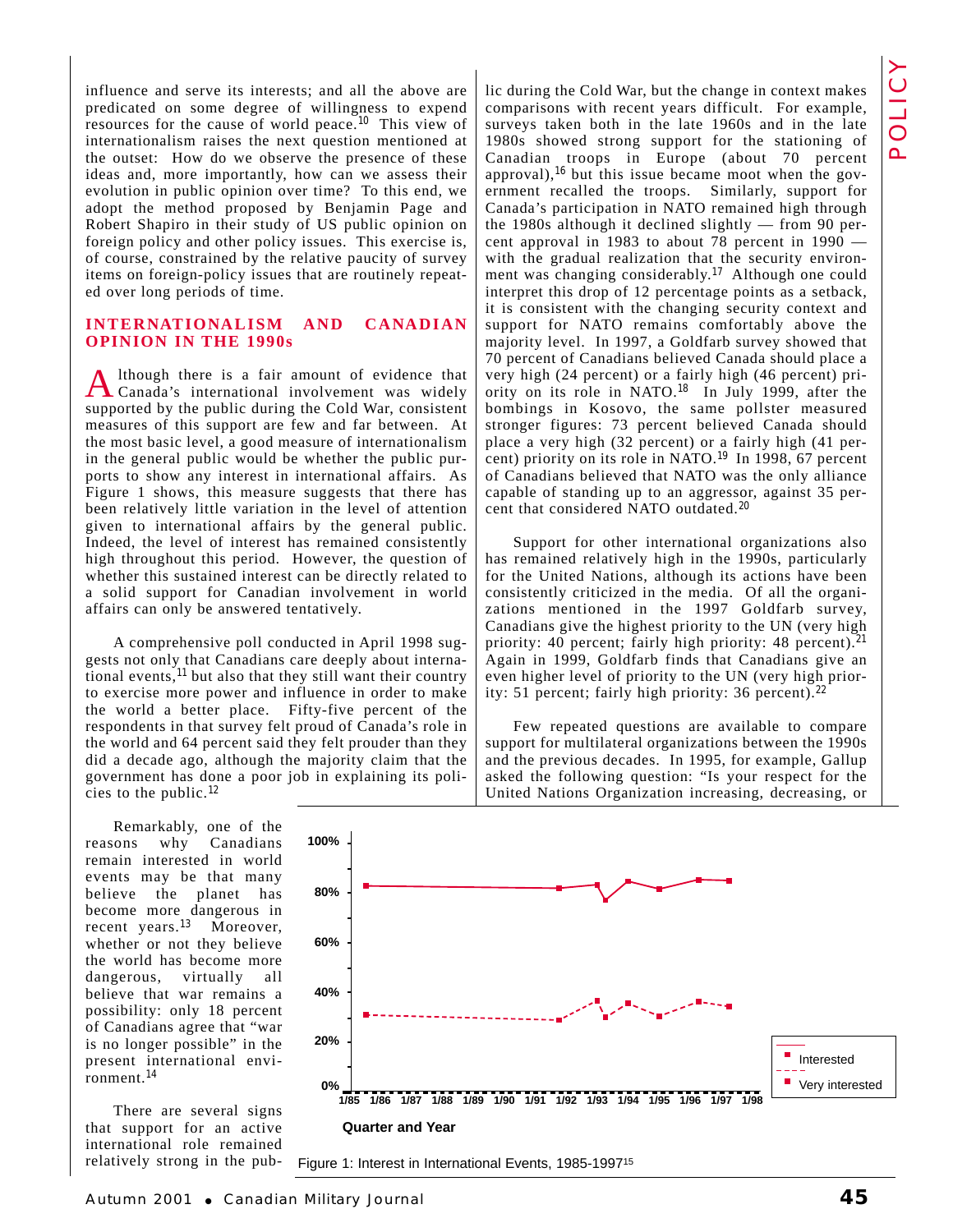|                                                                  | <b>Increasing</b> | <b>Decreasing</b> | <b>Same</b> | <b>No Opinion</b> |
|------------------------------------------------------------------|-------------------|-------------------|-------------|-------------------|
| 1972                                                             | 20                | 25                | 36          | 19                |
| 1980 (May)                                                       | 18                | 42                | 28          | 13                |
| 1990 (September)                                                 | 34                | 22                | 33          | 12                |
| 1995 (August)                                                    |                   | 39                | 42          | 10                |
| Table 1: Respect for the United Nations, 1970-1995 <sup>23</sup> |                   |                   |             |                   |

remaining the same as the years go by?" In large part because of the difficulties encountered by UN peacekeeping troops in the former Yugoslavia, 39 percent said their respect was decreasing, in contrast to only 9 percent who said it was increasing, and 42 percent whose opinion remained the same. The UN, concluded Gallup analysts, was losing respect among Canadians.

The long-term data shown in Table 1, however, suggests that responses to this question are sensitive to context and were as likely to change during the Cold War as they have been since 1990. In sum, there does not seem to be a linear trend away from the UN in Canadian public opinion. More recent surveys confirm that the UN remains a major focus of attention for the Canadian public.

A detailed picture of internationalism emerges from an April 1998 survey conducted by Compas for Southam newspapers. Three general observations were made by the survey's authors. First, even though the general mood in foreign policy circles tended to be skeptical regarding the public's commitment to an internationalist foreign policy, the survey finds that the opposite is true: "Far from being parochial or isolationist, Canadians appear to have convictions, often devoutly democratic, about almost everything in the international arena." $24$  Second, this internationalism is more likely to be driven by values rather than narrowly defined interests. This, for example, leads the public to be critical of policies that tend to place the interests of exporters ahead of the promotion of human rights and democracy. In an era marked by the imperatives of fiscal discipline, however, this 'moralism' is somewhat tempered by more general constraints on public spending. Third, the survey notes that while the public has been supportive of the orientations of Canadian governments in the 1990s, "[t]he public believes that the government has done a mediocre job of explaining or communicating its policies."<sup>25</sup>

On the whole, reports of the death of internationalism in Canadian opinion have been, to use a wellworn phrase, vastly exaggerated. Moreover, the public's critical assessment of the government's ability to explain and defend its policies suggests that internationalism persists as a core value of most ordinary Canadians in spite of, rather than because of, the government's performance in communicating the values and priorities that still guide, willy-nilly, its foreign policy.

## **PUBLIC OPINION AND PEACEKEEPING**

The participation of the Canadian Forces (CF) in UN peacekeeping operations was doubtless one of the

most visible dimensions of Canada's foreign commitments in the 1990s. For several reasons, this policy area is a fitting test of the hypothesis that Canadian public opinion is abandoning its support of internationalism. First, the 1990s were a particularly inwardlooking period in Canada's politi-

cal life, from the failure of Meech Lake in 1990 to the 1995 referendum in Quebec, to the post-referendum soul-searching — not to mention the rocky road to balancing the public account books. In this context, ordinary citizens might be excused for not paying much attention to foreign events, but they did continue to pay attention nevertheless, as Figure 1 shows. Second, the nature of peacekeeping itself has changed, and this activity now involves considerably more risk than it did in the past. Third, for the first time in decades, strong critical voices were heard against further commitments of Canadian troops to UN peacekeeping, precisely because of this increased risk. Indeed, this criticism came from politicians, the media, and even from the military, who repeatedly claimed that public opinion whose feelings they claimed to share — had had enough of peacekeeping. Fifth, and certainly not least, the murder of a young Somali by a Canadian soldier and its cover-up by defence officials did little to foster sympathy toward peacekeeping in the general public.

Even if the Cold War was not always easy for peacekeepers, its passing signaled the start of a rollercoaster ride that would submit the public's support for peacekeeping to a severe test. During the Gulf War in 1990-91, it was claimed that participation in a US-led operation would undermine Canada's credibility as a peacekeeper, but this debate had little effect on the public. As Figure 2 shows, a December 1991 survey found a nearly unanimous approval for increasing (44 percent) or maintaining (48 percent) Canada's contribution to UN peacekeeping. From that point, the public followed the unfolding stories of peacekeeping efforts in the former Yugoslavia, in Africa and in Haiti attentively. In May 1993, Decima asked respondents to identify which of the many "trouble spots around the world" concerned them the most, personally. Without the help of a list, 52 percent answered Yugoslavia or Bosnia; Somalia came a distant second, with 8 percent. In all, 63 percent said they were somewhat or very familiar with the involvement of Canadian peacekeeping troops in Bosnia-Herzegovina. In a May 1995 survey, a wide majority of 77 percent considered peacekeeping the most important international role of the Canadian Forces, far beyond Alliance participation, and 39 percent considered it the most important contribution Canada has made to the world, far above the second choice, foreign aid (13 percent).<sup>26</sup>

In the beginning of Canada's involvement in the Balkans, as Figure 2 shows, the public was enthusiastic. A majority of Canadians, shocked by the violence in the former Yugoslavia, offered their support for a strong Canadian presence. In fact, they showed more activism than ever before and, as the UN created new mission after new mission (14 between 1988 and 1993), Canada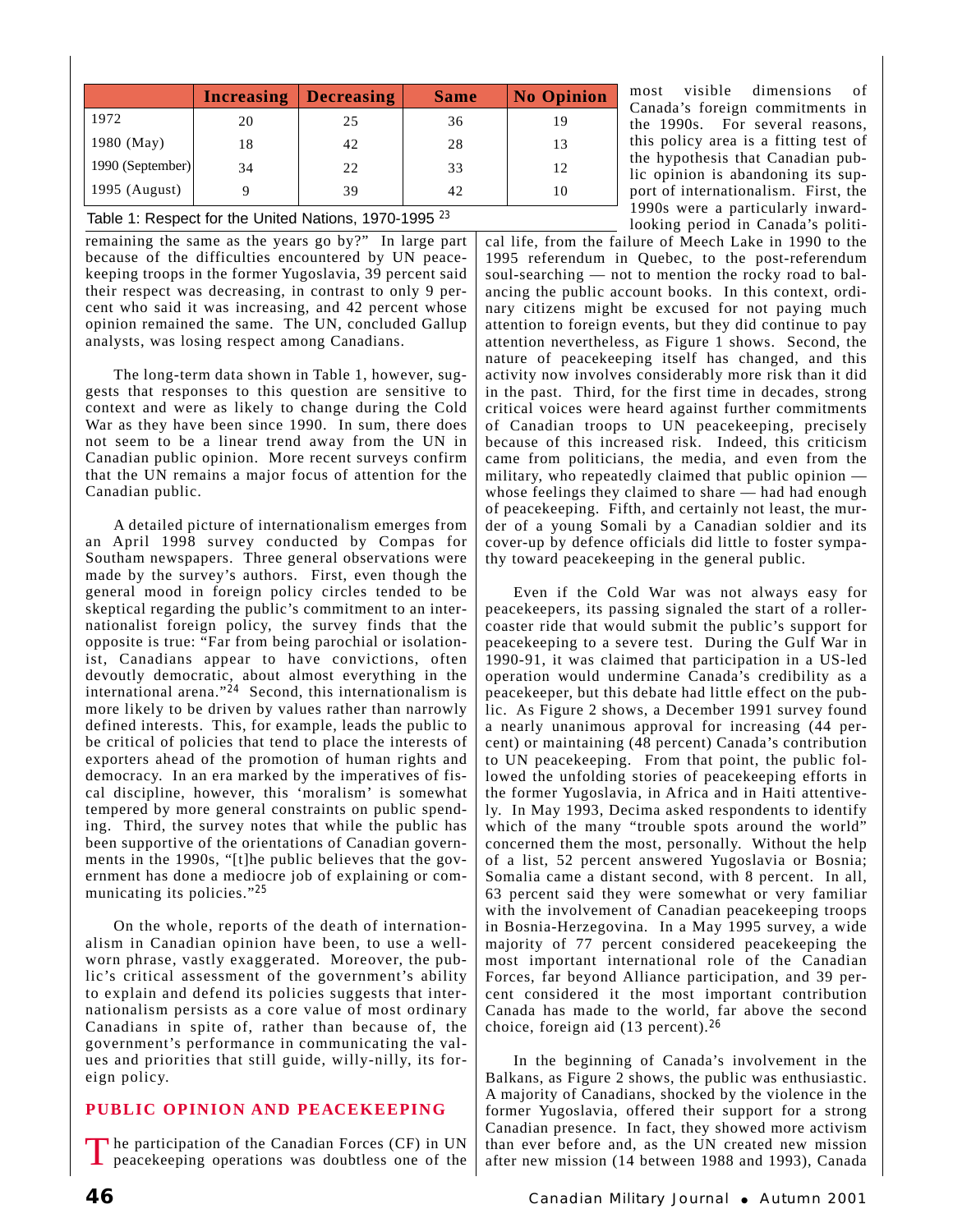joined all but one of them, most notably UNPROFOR, UNTAC (Cambodia) and UNOSOM. Moreover, Canadians wanted to do more. According to a Gallup poll taken in September 1992, 64 percent of Canadians accepted that Canadian Forces in Yugoslavia should use their weapons to enforce peace. Only 26 percent opposed such use.<sup>27</sup> This activist phase lasted two years  $(1992-1993)$ , and — in the words of Andrew Cooper reflected a "virtually unanimous backing for peacekeeping at the societal level".<sup>28</sup>

By the end of 1993, however, many critical voices were emerging. Chief among them was Major-General Lewis MacKenzie, who strongly criticized the poor showing of the UN in the Bosnian quagmire. Consequently, peacekeeping increasingly received a hard look from opinion leaders and the media. Specifically, in view of the obvious failure of the UN to meet the high expectations of the international community in Bosnia, Somalia and Rwanda, observers started to ask if the whole thing were worth the effort. Peacekeeping had become harder and riskier without becoming more efficient.

This crisis was occurring at a time when the Canadian military establishment was facing severe resource constraints. Canadian commitment to peacekeeping forces had increased from 2,000 to 4,500 troops in a short period. Ottawa's contribution, with respect to expenditures on international peacekeeping operations, increased from \$10-12 million in 1990-1991 to \$130 million in 1993-1994. At the same time, the defence budget was slashed from \$12.8 billion to \$10.5 billion.

At a general level, attiment in conflicts evolved

during this period. The proportion of those willing to accept UN intervention in sovereign countries increased somewhat between 1991 and 1993, from 58 to 65 percent, while opposition dropped from 39 to 30 percent. In February 1994, Louis Harris asked a slightly different question and got similar results: 57 percent agreed that it was "time the UN took a more active role in working to end conflicts around the world".

This suggests that support for the principle of UN activism in conflict resolution solidified through the crisis. In October 1995, Canadians, while maintaining their support for UN peacekeeping efforts, still indicated a clear willingness to accept a relatively high level of risk, including being involved in situations where the use of force would be required.<sup>29</sup>

However, the most revealing series is the one that illustrates the movement of opinion on Canada's own commitment to UN peacekeeping missions, as regis-



The numbers in parentheses refer to the response options available in different questions on support for Canada's participation in UN peacekeeping. The figure is based on answers that favor maintaining or increasing peacekeeping commitments.

Maintain Peacekeeping (4): December 1991 and October 1992 (CROP/Environics): "In the future, do you think Canada should participate in more, the same number of, fewer, or no peacekeeping missions around the world?"; March 1993 (average of two surveys) (Decima): "How about the future? Do you think that Canada should participate in more, the same number, fewer, or no peacekeeping missions around the world?", (CROP/Environics): same as above; January 1994, December 1994, June 1995, September 1995 (Gallup): "Do you believe that Canada's role in United Nations peacekeeping efforts around the world should increase, remain the same, decrease, or be eliminated altogether?"

Maintain Peacekeeping (3): February 1994 and July 1995 (Harris): "In terms of its future commitment to the UN peacekeeping forces in general, do you think Canada should increase its role, keep its role about the same as it is now, or reduce its role?"; February and April 1996 (Goldfarb): Should Canada become more involved, less involved or maintain the same level of involvement in peacekeeping activities?"

Maintain Peacekeeping (2): January 1994 and July 1996 (Angus Reid): "Canada, along with other members of the UN, has participated in various United Nations peacekeeping efforts around the world indeed, Canada has participated in more of these efforts than any other country. In your view, should Canada continue to play a leading role in UN peacekeeping efforts, or should we reduce our participation in these UN undertakings?"

Stay in Former Yugoslavia : January and December 1994, June and September 1995 (Gallup): "Do you believe that Canada's presence in the former Yugoslavia as part of the United Nations Peacekeeping forces should increase, remain the same, decrease, or be eliminated altogether?"

tudes toward UN involve-Figure 2: Evolution of Public Opinion about Peacekeeping, 1991-1996

tered in Figure 2. If surveys taken between 1991 and 1993 yielded impressive majorities in favor of increasing or maintaining Canada's commitment, support dropped sharply in January 1994. Can this shift be dismissed as a mood swing, as the conventional view of public opinion on foreign policy issues would have it? In fact, this series suggests a public opinion that is far from volatile. As the data suggest, there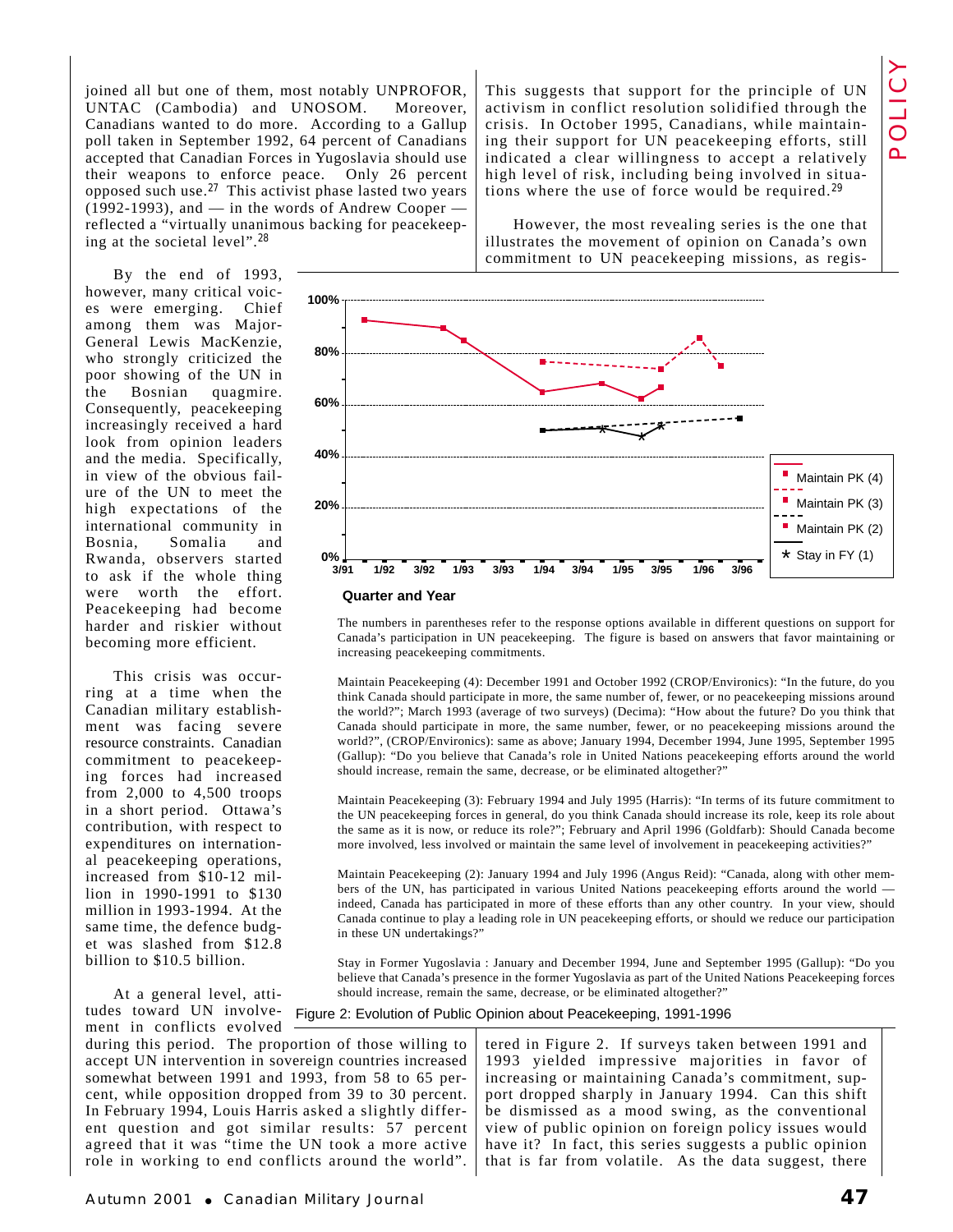was a readjustment, due to the increasing cost of peacekeeping involvement, followed by a relative stability, or even slight improvement on all indicators of support of involvement.

Considering the growing controversies that surrounded the presence of Canadian contingents in Somalia throughout 1993, and in Bosnia in December 1993 and January 1994, this drop can reasonably be explained. Events in Bosnia, in particular, caused a commotion. The episode of the kidnaping and 'mock execution' of eleven Canadian soldiers by a group of Bosnian Serbs received widespread coverage during the whole holiday period. On 4 January, just days before Gallup made its survey, Prime Minister Chrétien presented a confused picture of his government's stand on Bosnia when he declared that he was seriously considering the removal of Canada's peacekeeping troops. From that moment, as the parallel evolution tracked by Gallup suggests, peacekeeping was closely intertwined in the public's mind with the particularly difficult Bosnian situation, and perhaps also with the government's hesitation. After that initial shock, however, Gallup registered only little movement in two years, within the narrow band of 48 percent to 52 percent for opinion about involvement in the former Yugoslavia, and between 63 percent and 68 percent for peacekeeping operations in general. In these polls, the proportion of those wishing to eliminate peacekeeping involvement altogether never exceeded 17 percent (figures based upon respondents expressing an opinion).

Does this mean that the Canadian public's longstanding support for peacekeeping is starting a long-term downward slide? The results of subsequent polls suggest, to the contrary, that Canadian support for peacekeeping missions was resilient enough to weather such a storm. When the government decided on 9 March 1994 to agree to a six-month extension of its UN commitment in Bosnia, a poll taken immediately after showed that 52 percent approved of the further involvement of Canadian troops  $(41$  percent disapproved).<sup>30</sup> Subsequently, the proportion of respondents in favor of maintaining Canada's commitment in Yugoslavia went up again at the time of the Dayton Accord. Although the Somalia inquiry was in full swing at the time, eroding some of the public's confidence in the military élite, 59 percent of Canadians favored participating in IFOR. This level of support gives a measure of the strength of the public's support for involvement in international peace efforts. Moreover, this did not reflect blind optimism. In fact, respondents in the same survey were pessimistic — or perhaps lucid — about the prospects of lasting peace in the former Yugoslavia: 61 percent thought lasting peace was unlikely.<sup>31</sup> Finally, a survey conducted in the midst of the air war over Kosovo showed that, in spite of the prevailing mood of pessimism at the time regarding the capacity of the UN to fulfill its peacekeeping mission in the former Yugoslavia and elsewhere, Canadian participation in UN peacekeeping remained at the top of the list of their country's accomplishments on the world scene that made them the proudest. The same survey also found that the public thought Canada should give the UN a higher degree of priority than NATO in its foreign policy.<sup>32</sup>

Critics of opinion surveys sometimes note that the public seems to hold opposite views on some issues. In the case of peacekeeping in the 1990s, this critique appears founded.

The public has strongly supported the principle of UN peacekeeping but, at the same time, it has had persistent doubts about intervention in the former Yugoslavia and about Canadian involvement in that dangerous context. In short, although a large majority approves of UN peacekeeping operations, their support is sensitive to risk and cost — all the more so when the costs and the risks are closer to home. In this context, does the drop in support indicate a fundamental shift in values? In our view, this conclusion misses the mark completely. A simple economic analogy can illustrate the point: if the price of a product goes up and the volume of sales go down, can we immediately conclude that the demand for the product is weaker? Naturally, the answer is no, and the same reasoning applies for political support. When support for a policy option goes down as the 'price' of that option goes up, we cannot conclude that the values that are at the foundation of this support are weakening.

In sum, because the level of risk and complexity associated with the new type of 'peace-building' missions is higher than it was for 'traditional' peacekeeping, it is not surprising that the public is significantly more cautious. One cannot, however, jump to the conclusion that the public has abandoned its long-standing support for Canada's active involvement in UN peacekeeping. A strong case can be made that the public learned something from the turbulent experiences of the 1990s. Participants in focus groups held across the country in September and October 1997 expressed the feeling that peacekeeping should be maintained. They did feel that the government should make sure its troops have a "clear mandate", that Canada sends "people who are trained in peacekeeping and not in hostile actions", and that "if we are going to do it, we should do it properly". Participants also voiced concerns about the fact that Canada has limited resources and should be careful about allocating them outside the country.<sup>33</sup> Nevertheless, the 1998 Compass survey shows that one of the reasons the public would be ready to support an increase in the defence budget is to ensure that "our troops are well equipped and don't risk their lives needlessly in overseas conflict".<sup>34</sup>

These attitudes are coherent and compatible with the expression of a cautious internationalism. Even if the public is not familiar with terms like peace building and peace enforcement, surveys show that the average Canadian differentiates between peacekeeping *per se* and the larger task of promoting international peace. In fact, surveys show a clear preference for the latter, which seems to indicate an open mind as to alternative ways and means to promote peace and conflict resolution.

There is little doubt that the debate over the place of peacekeeping in Canadian security policy will continue in the future, and public opinion will be called upon as a witness for both the prosecution and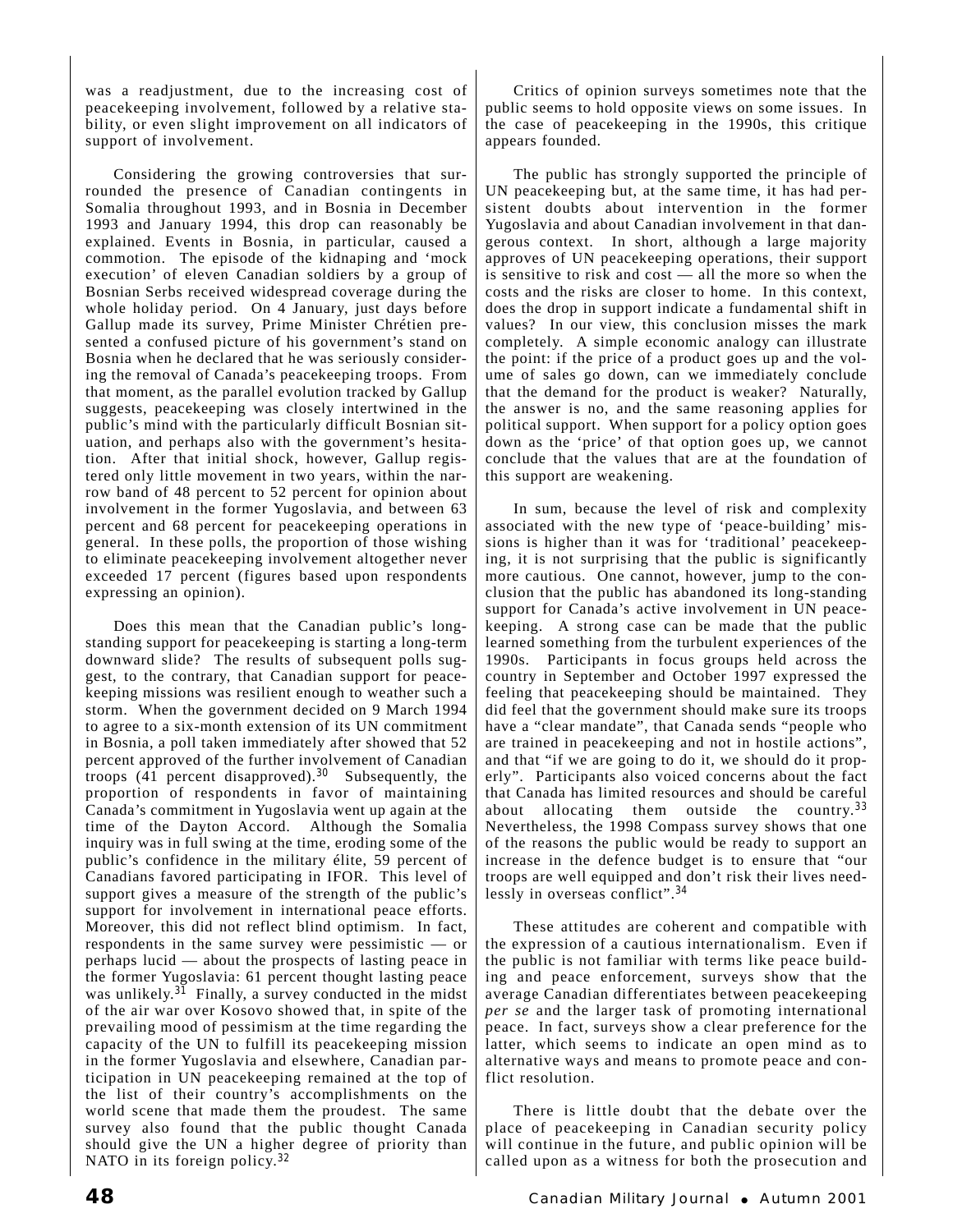the defence. What is even more likely, however, is that participants in this debate will invoke the kinds of misconceptions about the instability and incoherence of public opinion that are so common in expert comments about foreign policy. By contrast, we observe that public opinion on peacekeeping tends to be stable over time and reacts in reasonable ways to external events.

### **THE TEST OF WAR: PUBLIC OPINION AND THE KOSOVO CRISIS**

I hanges in the nature of peacekeeping operations and the sustained salience of the Canadian Forces presence in the Balkans through the 1990s has tested the Canadian public's support for military interventionism abroad. Another test of this support came in the spring of 1999, as Canada found itself enmeshed in a shooting war against the Federal Republic of Yugoslavia over the fate of the little-known, predominantly Albanian province of Kosovo. Of course, Canada was not responsible for, and only very marginally involved in, the chain of events that led NATO to wage war against Serbia. Nonetheless, when the Milosevic regime intensified its offensive against the Kosovar Albanians, openly defying

the ultimatum imposed upon Serbia by the western powers at Rambouillet, the United States and NATO had little choice but to resort to force. Although the UN Security Council had passed resolutions condemning Yugoslav actions in Kosovo, it was generally understood that Russia and China would have vetoed any resolution calling for the use of force against Yugoslavia. Absent the legitimacy conferred by a UN mandate, NATO leaders saw themselves as having the choice between acting alone or letting Milosevic's policy of ethnic cleansing run its course in Kosovo. For the United States and the major Western European powers, the immediate goal was to stop the violence against Kosovar Albanians, but the credibility of NATO was also at stake. The Alliance chose to strike.<sup>35</sup>

latter. The Canadian contribution to the Kosovo air campaign — eighteen CF-18 aircraft took an active part in the bombing — was small when compared to the massive US deployment. Nonetheless, Canada's contribution was larger than that of several other NATO members of similar size, and the interoperability of the Canadian contingent with its US counterpart made its contribution relatively substantial. On the diplomatic front, in addition, Canadian officials at times seemed to be willing (if not necessarily eager) to join the 'humanitarian hawks' who, led by British Prime Minister Tony Blair, advocated preparation for a ground invasion. Why did Canada choose to play an active role rather than take a free ride? External factors provide only a limited explanation. The notion of 'alliance entrapment' perhaps explains the absence of opposition, but not more. That Canada would have acted out of a clear sense of threat to its national security, in the traditional sense, also seems far-fetched.<sup>36</sup>

To explain Canada's action, we must turn to internal factors, including public opinion. Opinion, we argue, did not act as a constraint, but neither was it the driving force. Interestingly, while public support for interna-



As a relatively minor partner in the Atlantic Alliance, Canada was more or less presented with a *fait accompli*. Given that NATO is the cornerstone of Canada's security policy, the option of opposing the use of force outright was perhaps unrealistic for the Canadian government. There was a choice to make nonetheless, between 'non-opposition' and active participation, and Canada chose the

tional intervention often depends upon a demonstration of strong leadership on the part of policy makers, we do not find evidence that opinion actually followed the leaders in this case. Why, then, did public opinion hold firm? To answer this question, we must first show that public support for the NATO air strikes was in no way a foregone conclusion.

J5PA Combat Camera Photo by: MCpl Ken Allan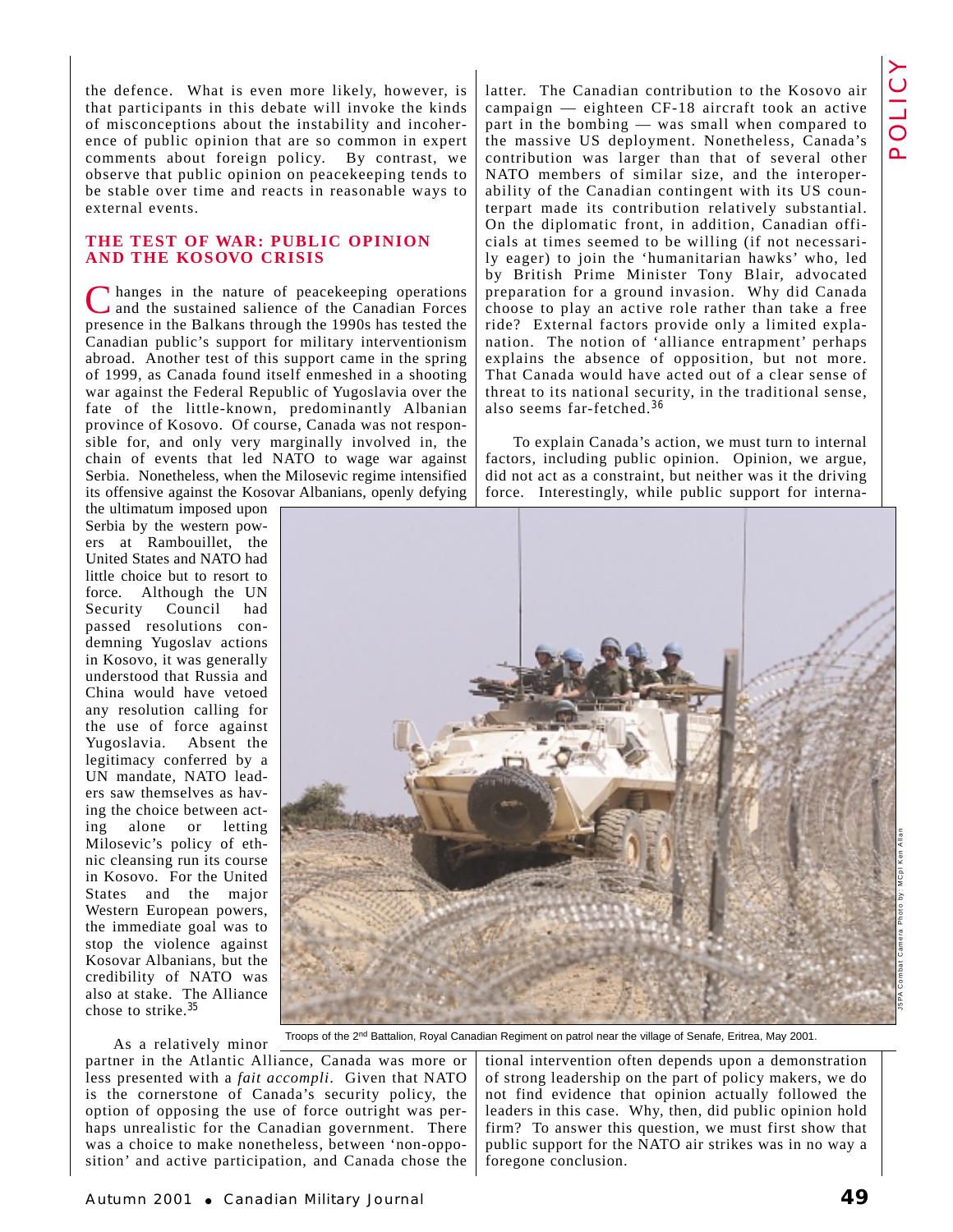Several factors indicate that public opinion about the NATO air campaign over Kosovo, and about Canada's participation, could have been a great deal more skeptical. First, the operation was presented to Canadian policy makers as a *fait accompli*, and the feeling of being pushed around by their powerful neighbor is a historic source of irritation for the Canadian public. The lack of a UN mandate to legitimize the NATO strikes also might have been expected to fuel public opposition, but few critics made it a central part of their argument. The absence of an open parliamentary debate about Canadian participation in the war, and the Liberal government's questionable decision not to delay a House recess to debate the Canadian Forces' involvement the day after the bombing started, also generated a fair amount of criticism in the press and among opinion shapers. The government held hearings and public forums later in the course of the conflict, but that seemed almost an afterthought. Finally, the conduct of the war itself gave plenty of opportunities for opponents to raise major concerns, and several critical voices were heard in virtually all media outlets. As days of bombing turned into weeks and then months, and as the mishaps and collateral damage accumulated, there was increasing concern in Canada, as elsewhere, over the moral justification for NATO's action. Moreover, as the strikes initially led to an intensification of Serbian violence against ethnic Albanians in Kosovo, several commentators worried publicly that the NATO strategy was not only morally questionable, but also counterproductive.

In this context, there was no foolproof guarantee that public opinion would necessarily hold firm, but it did. In early April, when it had already become evident that there would be no quick and easy resolution to the Kosovo issue, a sizable majority of the Canadian public approved both NATO's actions and Canada's involvement. A Compas poll conducted for the *National Post* showed 79 percent support for NATO's actions and 72 percent approval of Canadian involvement in the bombing. As many as 57 percent favored sending in ground troops if that became necessary.<sup>37</sup> Another survey, conducted between 8 and 10 April by the Angus Reid Group, found that two-thirds of the respondents approved both NATO's actions and Canada's part in them. A slightly lower proportion (60 percent) approved the resort to ground forces, including Canadian soldiers, if that became necessary. The same poll showed high levels of sympathy for Kosovar refugees and a professed "moral obligation" for Canada to help them.<sup>38</sup>

Even after the conflict had dragged on for several more weeks, the level of support for the intervention remained relatively high. An Environics Group poll, conducted between 17 and 30 May found that 57 percent approved of Canada's participation in the air strikes against Yugoslavia (31 percent disapproved). Interestingly, a sizable majority claimed to have followed the conflict somewhat or very attentively.<sup>39</sup>

In the level of its support for the NATO intervention in Yugoslavia, the Canadian public ranked among the highest of all the NATO members, even though Canada was perhaps one of the least affected by the conflict in terms of its geostrategic interests. Indeed, among NATO countries, there seemed to be a negative correlation (albeit far from perfect) between the level of public support for NATO's Operation "Allied Force" and the geostrategic stakes of the country, the latter being defined in terms of proximity to the war zone and/or need of NATO as security guarantor against a clear external threat. Support was high in the US and Britain, but it was also strong in Canada, and even stronger in Norway and Denmark. In these smaller countries, support was arguably driven more by the professed humanitarian goals of the intervention than by its potential impact on these countries' physical integrity, or even their credibility or reputation in the 'power game'. In countries such as Greece and the Czech Republic, however, the public was strongly opposed to NATO's war, but it was strategic necessity that compelled them to agree grudgingly not to deviate too much from the Alliance's line.

As Mark Brawley and Pierre Martin conclude in their overview of Alliance politics in the Kosovo war, it was a "combination of strategic necessity and moral obligation that allowed the allies to hold together".<sup>40</sup> In that war, strategic interests and values were inescapably intertwined. For Canada, however, it is clear that the latter provided the bulk of the motivation, both for the government's policy response and for the public's support. What is also clear is that public support was not a by-product of strong leadership on the part of the Canadian policy makers. As Canada was called into war by virtue of its Alliance obligations, its choices were more or less dictated by the internal logic of its security policy, in which humanitarian considerations loom large. The public came to the same conclusions on its own and gave its support, even though its leaders were severely criticized for their slowness in engaging a public debate on the intervention. The war itself was short, and its cost for Canadians was low, so there was no real need for strong leadership to retain public support. Nonetheless, there is no guarantee that such a test might not come in the future.

## **CONCLUSIONS**

This article has discussed some of the underlying<br>issues concerning the role of public opinion in the alleged retrenchment from Canada's tradition of internationalism in the 1990s. In general, we find public opinion to be resilient in its internationalism. This was particularly true in the case of support for Canada's participation in UN peacekeeping operations and support for joining NATO in Operation "Allied Force". Of course, we do not argue that the Canadian public will cling to internationalism regardless of cost. Indeed, when survey questions highlight the costs and risks of international involvement, the public tends to drape its internationalist inclinations in considerable nuance and caution. The same, however, could be said of public opinion in most area of government activity and more to the point — of public opinion on foreign policy before the 1990s.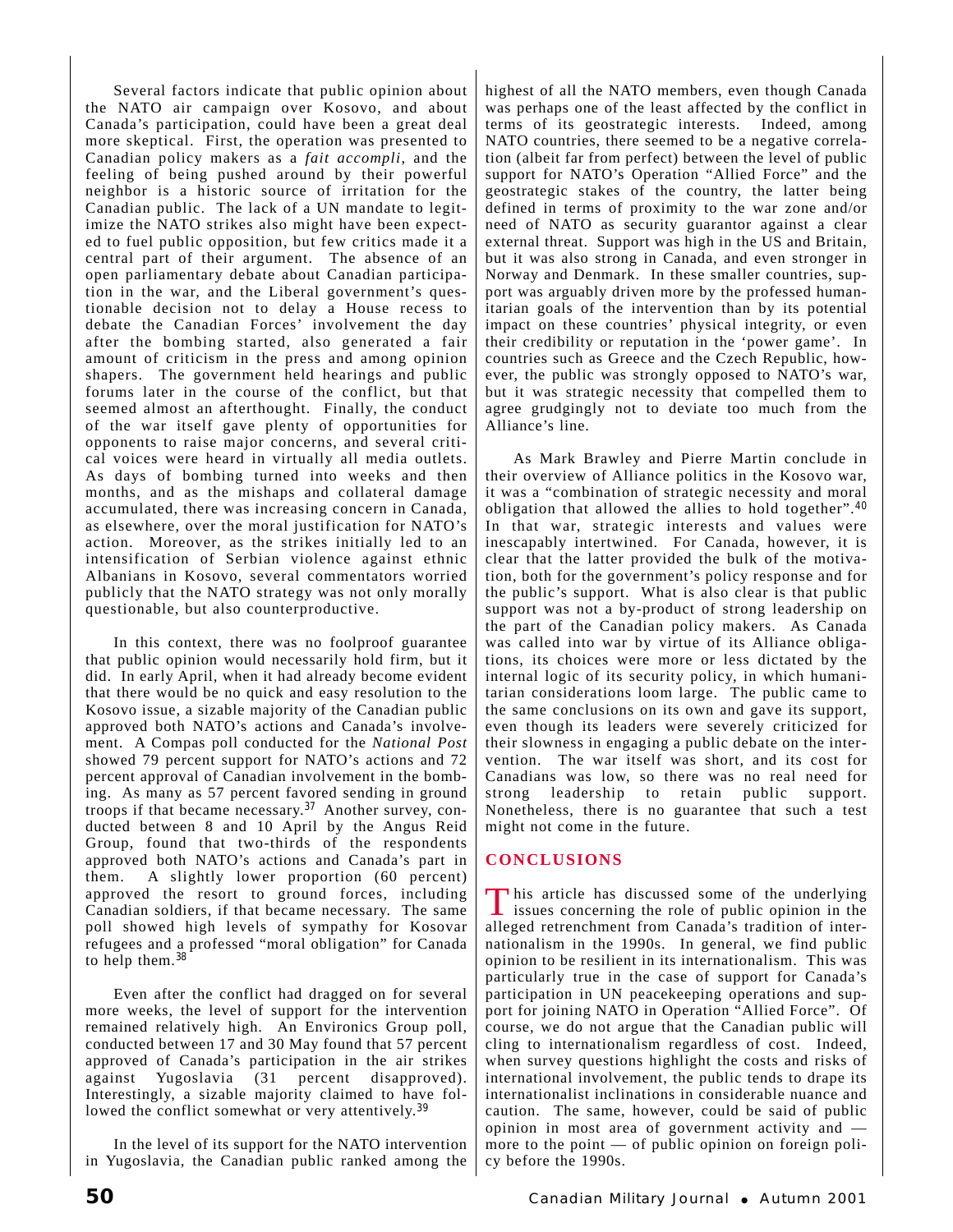tic causes. Nonetheless, our reading of the available evidence leads us to conclude that, although public opinion is a convenient scapegoat for the apparent lack of political will to commit the appropriate resources in support of a constructive internationalist policy, the real POLICY

When the public is treated as a legitimate partner in the elaboration and conduct of foreign policy, even when choices become difficult and costly, there is no reason to assume that public opinion will pose an obstacle. The silent internationalist majority is entitled to expect political skill and courage from its leaders in defence of common values, but unless the public can be treated as a full partner in the foreign-policy process, it is more likely to remain a scapegoat.

obstacles lie elsewhere.

It can be argued that because of a tendency for the public to be increasingly wary of its political leaders, and less deferential to their authority, an activist or an internationalist foreign policy may be difficult to sustain. In practice, however, when political leaders demonstrate conviction in pursuing their policy objectives, and when they take the time to explain why the difficult choices that they make are necessary to pursue the values and principles shared by most of their constituents, public opinion rarely poses itself as an obstacle to a constructive foreign policy. When leaders are wavering in their commitments or compromising on the principles that underpin the citizens' belief in internationalism, one should not be surprised if a warier and less deferential public reserves its judgment, or even withdraws its support.

In sum, we do not deny that there have been signs of retrenchment in Canadian internationalism. We agree that this trend can only be partly explained by changes in the international context, and that it also has domes-

#### NOTES

1. An earlier version of this article was presented to the conference "Challenges to Governance: Military Interventions Abroad and Consensus at Home", organized by the Institute for Research on Public Policy (IRPP), Montréal, 17-18 November 2000. An abridged version was published in *Policy Options / Options politiques*.

2. As Kim Richard Nossal puts it, "Those who decide on a country's course in world politics cannot divorce themselves from the interplay of undercurrents, of mood, tone or of milieu, of a climate of feeling that almost imperceptibly insinuates itself into concrete ideas and actions." Nossal, *The Politics of Canadian Foreign Policy*, 3rd Ed. (Scarborough, Ont.: Prentice-Hall, 1997), p. 138. 3. Lawrence Freedman, "Victims and Victors: Reflections on the Kosovo War", *Review of International Studies* 26 (July 2000), pp. 335-358. 4. Kim Nossal and Stéphane Roussel, "Canada and the Kosovo War: The Happy Follower", in Pierre Martin and Mark R. Brawley, eds., *Alliance Politics, Kosovo, and NATO's War*: *Allied Force or Forced Allies?* (New York: St. Martin's Press,

2001), p. 192. 5. See Jean-François Rioux and Robin Hay, "Canadian Foreign Policy: From Internationalism to Isolationism?" *International Journal* 54 (Winter 1998-1999), pp. 57-75. See also other contributions in the same issue of *International Journal* by Jocelyn Coulon, Robert Bothwell, Douglas Alan Ross and Douglas Bland.

6. Nossal, *The Politics of Canadian Foreign Policy*, p. 138.

7. Analyzed in Ole R. Holsti, "Public Opinion and Foreign Policy: Challenges to the Almond-Lippmann Consensus", *International Studies Quarterly* 36 (December 1992), pp. 439-66.

8. Benjamin I. Page and Robert Y. Shapiro, *The Rational Public: Fifty Years of Trends in American Policy Preferences* (Chicago: University of Chicago Press, 1992).

9. For an empirical application to the Canadian context which tends to support this hypothesis, see Anne-Marie Boissonault and Pierre Martin, "La stabilité et la cohérence de l'opinion publique canadienne sur les enjeux de sécurité", paper presented to the annual meeting of the Canadian Political Science Association, St. John's,

Newfoundland, 8-10 June 1997.

10. Nosal, *The Politics of Canadian Foreign Policy,* 154-58.

11. The wish of Canadians to see their government devote more attention to foreign affairs emerges strongly from the Compass/Southam/IISS survey. Respondents were asked twice about how much attention should be devoted to the subject. Those wanting more attention devoted to foreign affairs outnumbered those wanting less by at least 2:1 (Second Article in the Southam News/Canadian National Committee of the IISS Poll on Foreign Policy, Friday 24 April 1998).

12. First Article in the Southam News/Canadian National Committee of the IISS Poll on Foreign Policy.

13. According to a 1998 poll, 48 percent Canadians agree that, compared to a decade ago, the world is more dangerous, 37 percent believe it is less and 7 percent think the level of danger is unchanged. Giles Gherson, 'Canadians are Activists at heart', New Poll Finds, *Ottawa Citizen*, 24 April 1998.

14. Fifth Article in the Southam News/Canadian National Committee of the IISS Poll on Foreign Policy.

15. Sources: 1985 and 1991, Decima Research: "How interested would you say you are with events or issues on the international scene? Would you say you are ... very interested, somewhat interested, not too interested, or not at all interested?" 1993-1997, Goldfarb Report: "How interested would you say you are with events or issues on the international scene? Would you say you are ... very interested, somewhat interested, not very interested, or not at all interested?"

16. *Gallup Report*, April 1968, 24 August 1987, 26 February 1990.

17. Data from the *Decima Quarterly* polls No.16 (1983); No. 31 (1987), No. 42 (1990), Question No. R761. The data were made available by the Centre for the Study of Democracy at Queen's University, Kingston, Ontario.

18. The Goldfarb Report 1997, Question S.6 Q19b-7.

19. Department of National Defence news release, "Les Canadiens et la défense: les Canadiens appuient les FC au Kosovo", June 1999.

20. Fifth Article in the Southam News/Canadian National Committee of the ISS Poll on Foreign Policy.

21. The Goldfarb Report 1997, Questions S.6 Q19b-1 to S.6 Q19b-7. Indeed, of all organizations mentioned in the Goldfarb survey in 1997, only the Organization of American States (OAS) and the Francophonie were not considered a high priority by a majority of Canadians, although the latter was considered a high priority by a solid majority of Quebecers.

22. DND news release, "Les Canadiens et la défense: les Canadiens appuient les FC au Kosovo", June 1999.

23. *Gallup Poll*, 7 September 1995.

24. "Megaphone Moralism and Tax Fatigue: Twin Pillars of a Multi-Faceted Public Opinion", Summary of the Compas survey (http://www.compas.ca/ html/archives/southampoll\_surv.htm), April 24, 1998. 25. "Federal Government Performance: High Pride and Middling Confidence", http://www.compas.ca/html/archives/fedgovperf\_surv.htm.

26. Insight Canada Research, *Canada and the World: Public Attitudes Regarding Foreign and Defence Policy* (Toronto, 1995).

27. *Gallup Report,* October 26, 1992.

28. Cooper, *Canadian Foreign Policy*, p. 188.

29. Environics Research (October 1995). Question: "In recent years, the United Nations has become more active in trying to stop conflicts in areas that require the use of much more force than in the past. Do you think Canadian troops should or should not continue to participate in these United Nations operations?"

30. Environics, March 1994, as reported in *Canadians on Defence: 1994-1995 Yearbook* (Ottawa: Department of National Defence, 1995), p. 2.

31. Goldfarb Report, April 1996. S.6 Q.19b: "In light of recent American and European efforts to negotiate a ceasefire and peace agreement in Bosnia, how likely is it that lasting peace will be achieved there?"

32. When asked to choose two or three roles about which they felt proudest from a long list, 53 percent mentioned participation in peacekeeping, ahead of all other choices. The poll was conducted by Goldfarb in June 1999 and reported in "Les